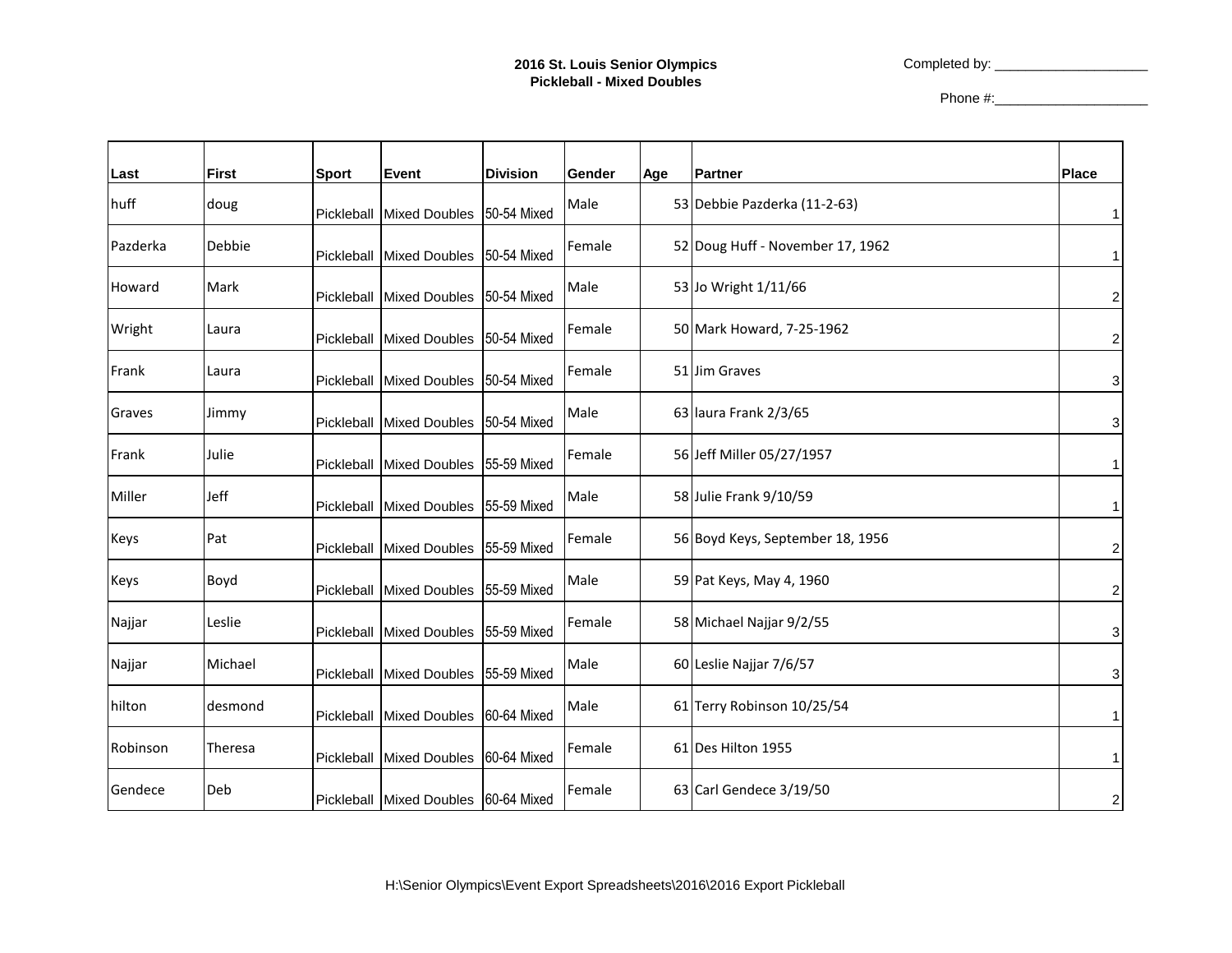Completed by: \_\_\_\_\_\_\_\_\_\_\_\_\_\_\_\_\_\_\_\_

Phone #:\_\_\_\_\_\_\_\_\_\_\_\_\_\_\_\_\_\_\_\_

| Gendece       | Carl        | Pickleball | Mixed Doubles 60-64 Mixed            |             | Male   | 66 Deb Gendece 7/12/52      | $\boldsymbol{2}$ |
|---------------|-------------|------------|--------------------------------------|-------------|--------|-----------------------------|------------------|
| Cook          | Robert      | Pickleball | <b>Mixed Doubles</b>                 | 60-64 Mixed | Male   | 66 Linda Silman 11/4/51     | 3                |
| Silman        | Linda       | Pickleball | <b>Mixed Doubles</b>                 | 60-64 Mixed | Female | 64 Rob Cook 7/5/49          | 3                |
| Volkenant     | Janice      | Pickleball | Mixed Doubles 65-69 Mixed            |             | Female | 72 Francis Dickeite 2/14/49 | 1                |
| Dickneite     | Francis     | Pickleball | <b>Mixed Doubles</b>                 | 65-69 Mixed | Male   | 67 Janice Volkennit 4/10/44 | 1                |
| <b>Hunter</b> | Kathy       |            | Pickleball Mixed Doubles             | 65-69 Mixed | Female | 68 Dave Tylka 8/23/48       | 2                |
| Tylka         | Dave        | Pickleball | Mixed Doubles 65-69 Mixed            |             | Male   | 67 Kathy Hunter 1/30/48     | $\boldsymbol{2}$ |
| Wilkening     | Karen       | Pickleball | <b>Mixed Doubles</b>                 | 65-69 Mixed | Female | 67 Larry Larson 8/3/40      | 3                |
| Larson        | Larry       |            | Pickleball Mixed Doubles 65-69 Mixed |             | Male   | 75 Karen Wilkening          | 3                |
| Pound         | Nancy       | Pickleball | <b>Mixed Doubles</b>                 | 70-79 Mixed | Female | 72 Galen Bird               |                  |
| Galen         | <b>Bird</b> | Pickleball | <b>Mixed Doubles</b>                 | 70-79 Mixed | Male   | 77 Nancy Pound              | 1                |
| Krueger       | Kathleen    |            | Pickleball Mixed Doubles             | 70-79 Mixed | Female | 73 Ron Huff 1/24/39         | $\boldsymbol{2}$ |
| <b>Huff</b>   | Ron         | Pickleball | <b>Mixed Doubles</b>                 | 70-79 Mixed | Male   | 77 Kathy Krueger            | $\boldsymbol{2}$ |
| Simmerman     | Beverly     | Pickleball | <b>Mixed Doubles</b>                 | 70-79 Mixed | Female | 73 John Goodwin             | 3                |
| Goodwin       | John        |            | Pickleball Mixed Doubles             | 70-79 Mixed | Male   | 73 Beverly Simmerman        | 3                |
| Swehla        | Judy        |            | Pickleball Mixed Doubles 75-79 Mixed |             | Female | 75 Michael Cullinane        | 1                |